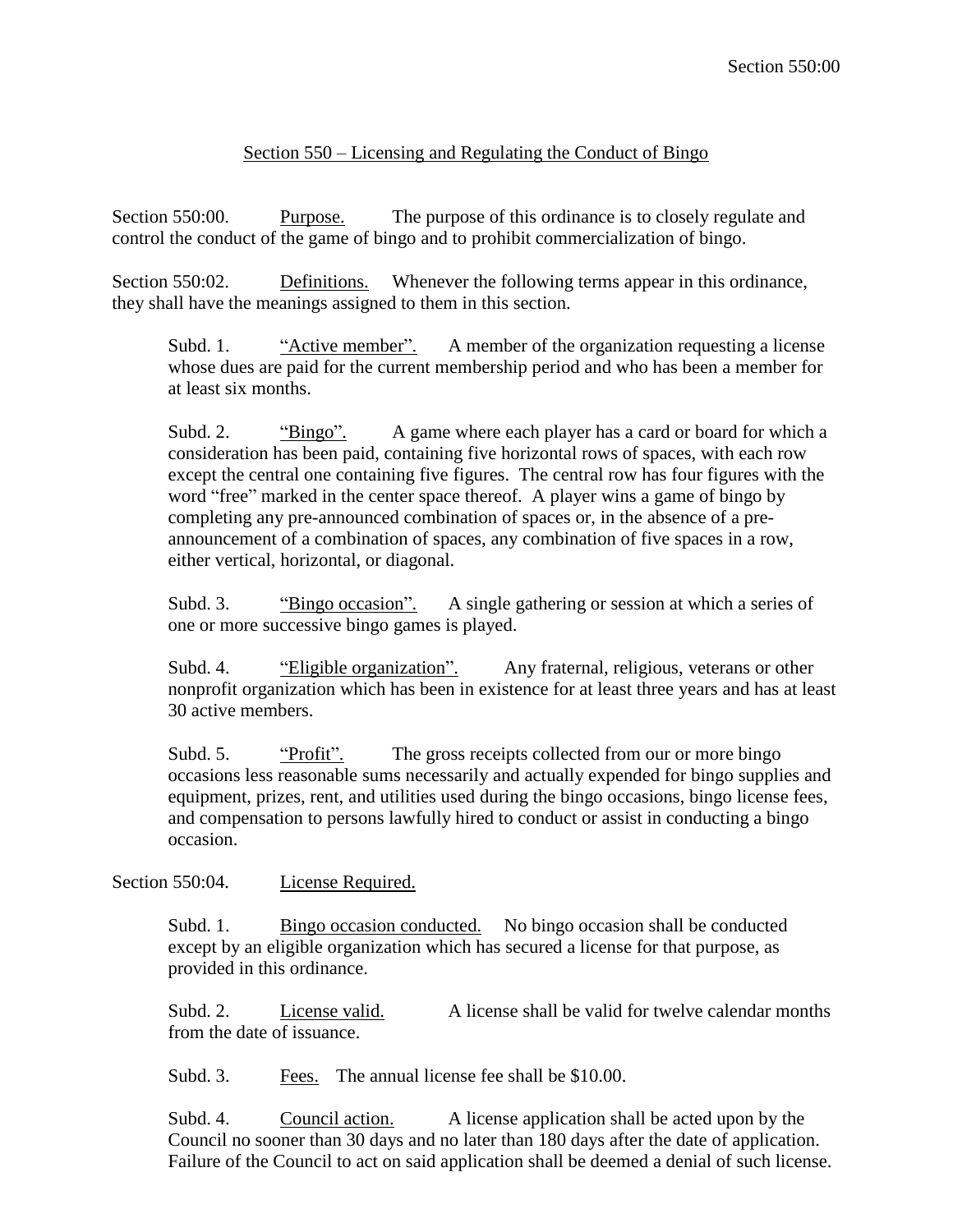Subd. 5. Transferred. No bingo license issued may be transferred to any other person or organization. No bingo license shall be transferred to any location other than the location specified in the license, without prior approval by the Council.

Section 550:06. License Applications. Every application for a bingo license shall be made to the City Clerk-Treasurer on a form supplied by the City and containing such information as the City Clerk-Treasurer or the Council may require. No person shall make a false statement in an application. Copies of each application shall be referred to the City's Police Chief, Fire Chief, and Building inspector, for their recommendations.

Section 550:08. Suspension or Revocation. The Council may suspend for a period not exceeding 60 days, or revoke, any bingo license for violation of any provision of M.S. Chapter 349 or this Ordinance. The holder of the license shall be granted a hearing upon at least 10 days' notice before re vocation or suspension is ordered. The notice shall state the time and place of the hearing and the nature of the charge against the licensee.

## Section 550:10. Conduct of Bingo.

Subd. 1. Bingo Manager. Each licensed organization shall appoint a bingo manager to supervise bingo occasions conducted by it. The bingo manager must be a member of the licensed organization, with dues paid for the current membership period, and must have been a member of the organization for at least two years. The bingo manager shall give a fidelity bond in the sum of \$10,000.00 in favor of the organization conditioned on the faithful performance of his or her duties, except that the City Council may waive the bond requirement upon a showing by the proposed bingo manager and the licensed organization that the bond is not required to protect the organization and upon a unanimous vote of the City Council. Terms of the bond shall provide that notice shall be given in writing to the City Council not less than 30 days prior to its cancellation. Each bingo manager shall be responsible for the conduct of the bingo occasion in compliance with all applicable laws and ordinances. No person shall act as bingo manager for more than one organization.

Subd. 2. Checkers. One or more checkers shall be engaged for each bingo occasion. The checkers shall be active members of the licensed organization or spouses of active members of the licensed organization. The checker or checkers shall record the number of cards purchased and played in each game prior to the compliance of each game and record the prized awarded to the recorded cards. Each checker shall verify all figures which he or she has recorded as accurate and correct to the best of his or her knowledge, on forms prescribed by the City Clerk-Treasurer.

Subd. 3. Other duties. Additional persons may be engaged for other duties in connection with bingo occasions as needed, but no person shall assist in the conduct of a bingo occasion who is not an active member of the licensed organization, or the spouse of an active member of the licensed organization.

Subd. 4. Pay. No person shall receive more than \$12.00 as compensation for any duties in connection with any one bingo occasion.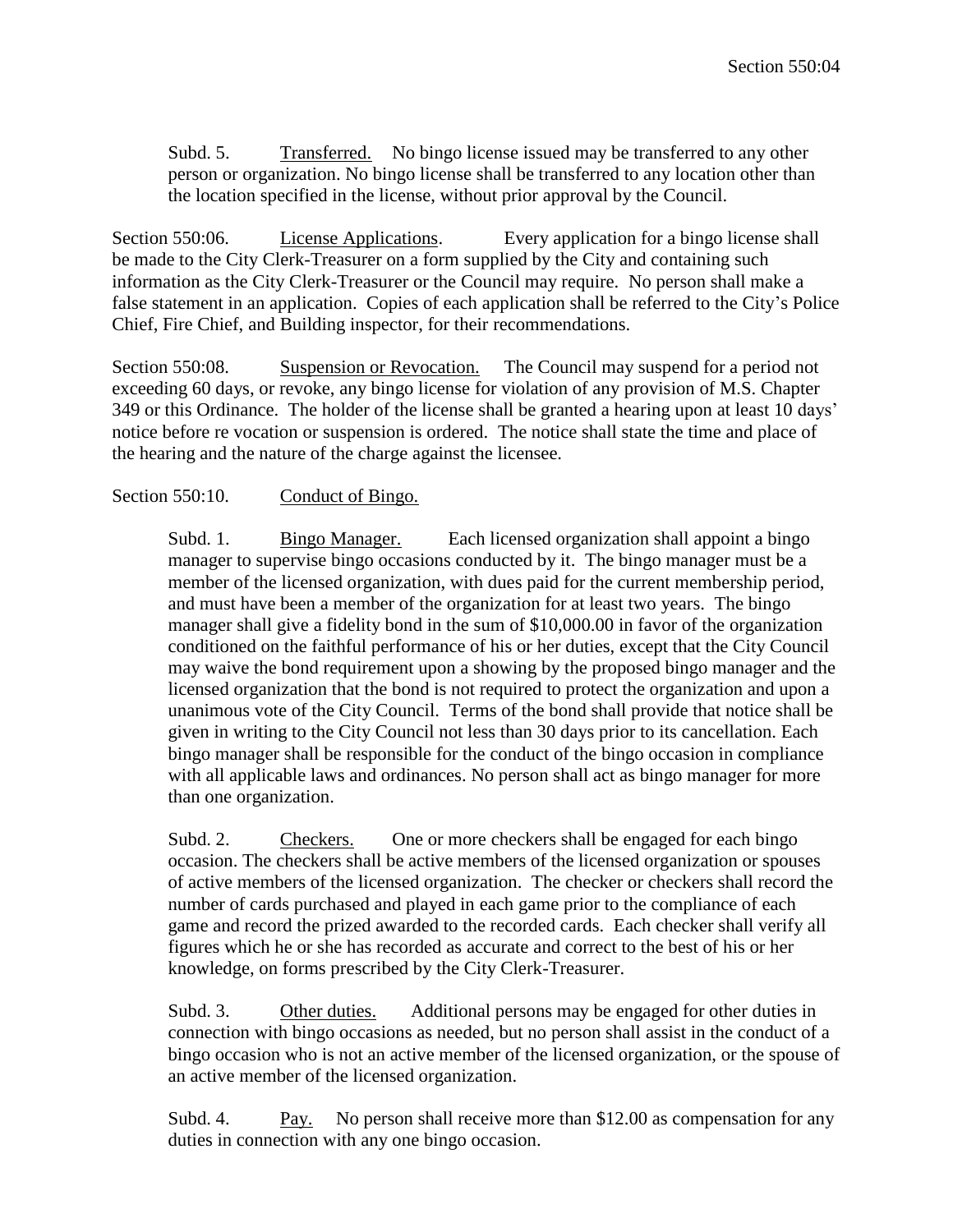Subd. 5. Number of bingo occasions. No more than 104 bingo occasions each year or two bingo occasions each week shall be conducted by any licensed organization.

Subd. 6. Time. A bingo occasion shall not continue for more than four consecutive hours.

Section 550:12. Bingo on Leased Premises.

Subd. 1. Bingo occasion conducted. Any person, corporation, or eligible organization, which leases any premises that it owns to two or more eligible organizations for purposes including the conduct of bingo occasions, shall not allow more than four bingo occasions to be conducted on the premises in any week.

Subd. 2. Rental. Any eligible organization which leases any premises to one or more other eligible organizations for purposes including the conduct of bingo occasions shall use the proceeds of the rental, less reasonable sums for maintenance, furnishings and other necessary expenses, only for the uses for which bingo profits may be used, as set out in section 550:24 of this ordinance. Not less than once each year the lessor organization shall report to the City Council the disposition of all receipts which it has received during the reporting period from the rental of its facilities to other organizations for purposes including the conduct of bingo occasions.

Subd. 3. Written Lease. No eligible organization shall conduct bingo on any leased premises without a written lease for a term at least equal to the remainder of the term of the bingo license of the lessee organization. Lease payments shall be at a fixed monthly rate or rate per bingo occasion, but subject to change during the term of the lease. No such lease shall provide that rental payments be based on a percentage of receipts or profits from bingo occasions.

Section 550:14. Prizes.

Subd. 1. Cost of prizes. Prizes for a single bingo game shall not exceed \$100.00 except prizes for a game of the type commonly known as a "cover-all" game. "Cover-all" prizes may exceed \$100.00 provided that the aggregate value of such prizes for a bingo occasion shall not exceed \$500.00. The aggregate value of prizes for a bingo occasion shall not exceed \$2,500.00 except that in the case of a bingo occasion during which a "cover-all" game is played for a maximum prize of more than \$100.00 but less than \$500.00, the aggregate value of prizes for the bingo occasion shall not exceed \$5,000.00. The aggregate value of all bingo prizes shall be valued at fair market retail value.

Subd. 2. Bingo Winner. Each bingo winner shall be determined and every prize shall be awarded and delivered on the same day on which the bingo occasion is conducted.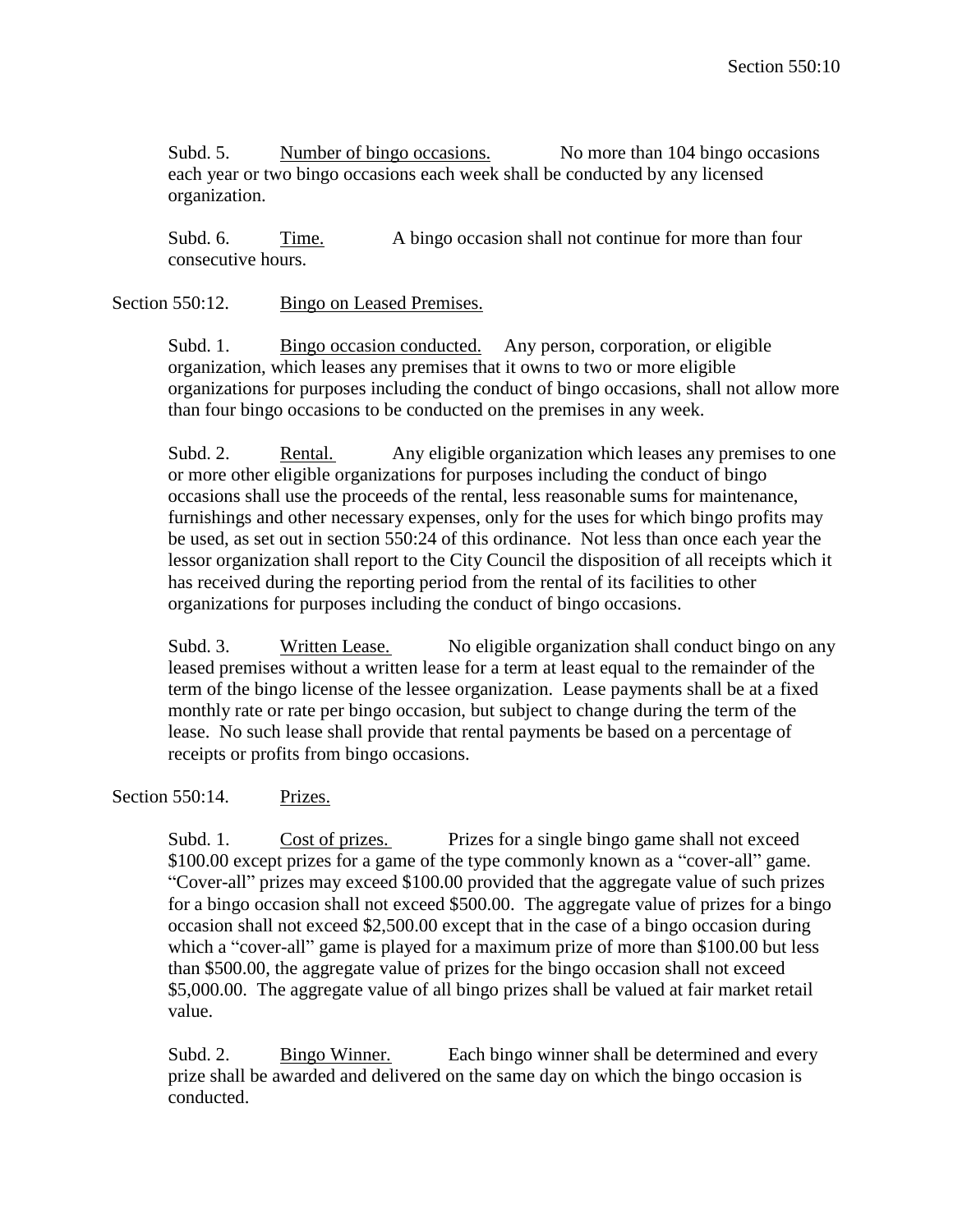## Section 550:16. Records.

Subd. 1. Receipts and profits. Each licensed organization shall keep records of its gross receipts and profits for each bingo occasion. All deductions from gross receipts from a bingo occasion shall be documented with receipts or other records. The distribution of profits shall be itemized as to payee, amount, and date of payment. Records required by this ordinance shall be preserved for three years.

Subd. 2. Gross receipts/checkers records. Gross receipts shall be compared to the checkers records for the bingo occasion by a person who did not sell cards for the bingo occasion. If a discrepancy exceeding \$20.00 is found between the amounts of gross receipts for a bingo occasion as determined by totaling the cash receipts, the discrepancy shall be reported to and investigated by the Council.

Subd. 3. Separate records. Bingo gross receipts shall be segregated from other revenues of an organization and placed in a separate account. Each organization shall maintain separate records of its bingo operations. The person who accounts for bingo gross receipts and profits shall not be the same person who accounts for other revenues of the licensed organization.

## Section 550:18. Reports,

Subd. 1. Monthly reports. Each licensed organization shall report monthly to its membership its gross receipts from bingo, its profits from bingo and the distribution of those profits itemized as required by Section 550:16, Subd. 1.

Subd. 2. File with the Council. At the time of making its first license application under this ordinance, and on an annual basis thereafter, each licensed organization shall file with the Council copies of the following:

- A. The most recently filed department of the treasury, internal revenue service, "Return of organization exempt from income tax," form 990, or a comparable form if the organization is required to file the form with the department of treasury.
- B. The most recently filed department of the treasury, internal revenue service, "Exempt Organization business income tax," form 990-T, or a comparable form if the organization is required to file the form with the department of treasury.
- C. The most recent filed annual report required of charitable organization by M.S. 309.53, provided that an organization that is licensed to conduct bingo but is exempt from submitting this report to the department of commerce under section 309.53, Subd. 1A, shall nevertheless submit such report under this subdivision.
- D. The most recently filed Minnesota department of commerce "statement of bingo operations." All information contained in the statement shall be true, correct, and complete to the best of the knowledge of the person or persons signing the statement.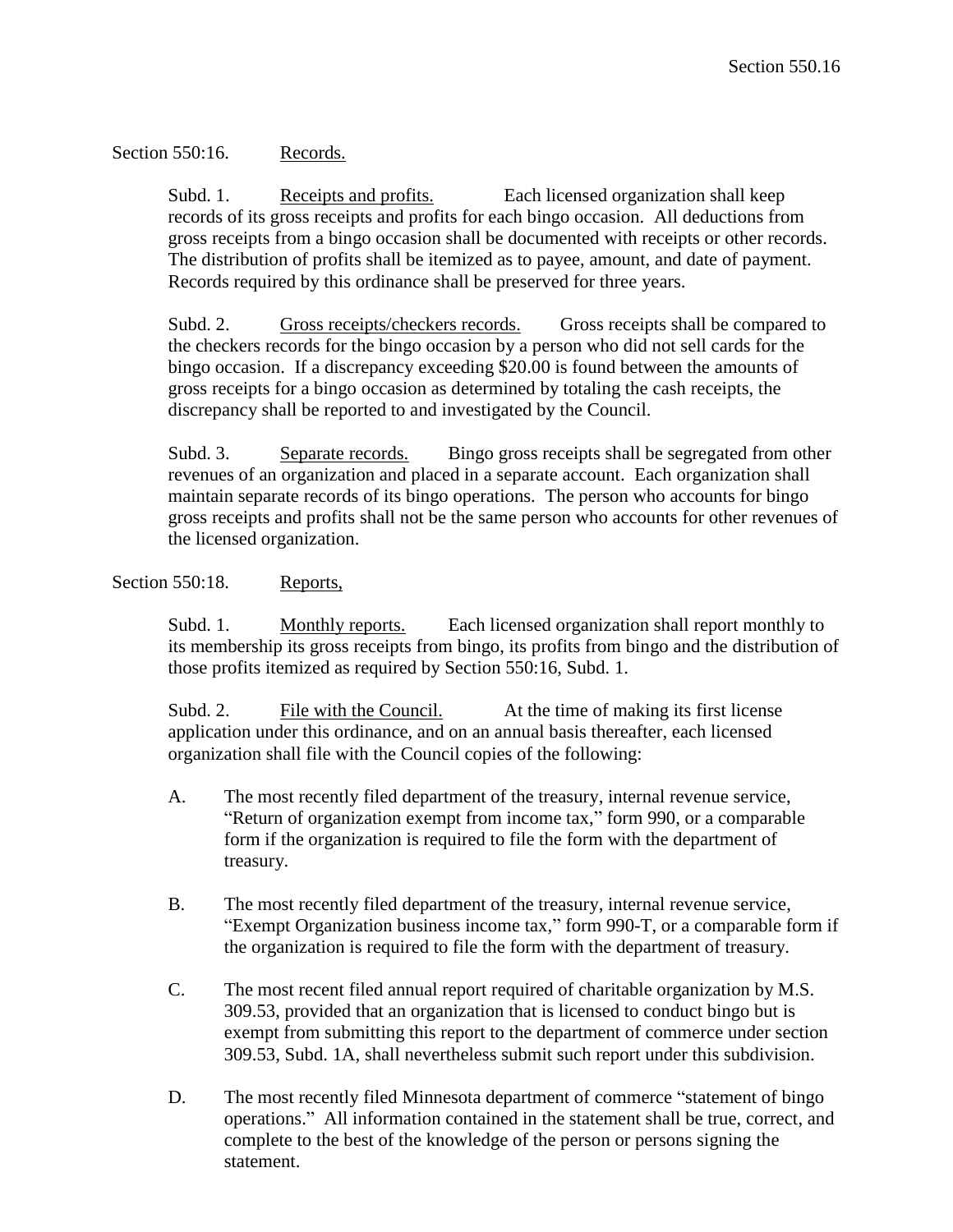E. Any lease agreements required by this act, executed by the organization in regard to premises leased for the conduct of bingo.

Subd. 3. False statement. No person shall knowingly make a false statement in any report required by this section.

Section 550:20. Inspection and Investigation. Any City official or employee, having a duty to perform with reference to a bingo license and any-police officer may inspect and examine the bingo records of any licensed organization upon 24 hours' notice.

Section 550:22. Use of Bingo Receipts. No expense shall be incurred or amounts paid in connection with the conduct of bingo, except those reasonably expended for bingo supplies and equipment, prizes, rent, or utilities used during the bingo occasion, binge license fees, and compensation to persons lawfully hired to conduct or assist in conducting a bingo occasion.

Section 550:24. Use of Bingo Profits. Profits from any bingo occasion shall be expended only as authorized by a resolution recorded in the official minutes at a regular meeting of the licensed organization and only for one or more of the following purposes:

- A. Benefiting persons by enhancing their opportunity for religious or educational advancement, by relieving or protecting them from disease, suffering, or distress, by contributing to their physical well-being, by assisting them in establishing themselves in life as worthy and useful citizens, or by increasing their comprehension of and devotion to the principles upon which this nation was founded.
- B. Initiating, preforming, or fostering worthy public works of enabling or furthering the erection or maintenance of public structures.
- C. Lessening the burdens borne by government or voluntarily supporting, augmenting, or supplementing services which the government would normally render to the people.
- D. The improving, expanding, maintaining, or repairing of real property owned or leased by the licensed organization.

Profits from bingo occasions shall not be expended for the erection or acquisition of any real property, unless the City Council specifically authorized the expenditure after finding that the property will be used exclusively for one or more of the purposes specific in this section.

Section 550:26. Exemptions. Bingo may be conducted without complying with the requirements of Section 550:10, Subd. 5 and 6, and Section 550:12 if conducted:

A. In connection with a civic celebration recognized by resolution of the City Council, provided that bingo shall not be conducted for more than 12 days during any one recognized civic celebration, or